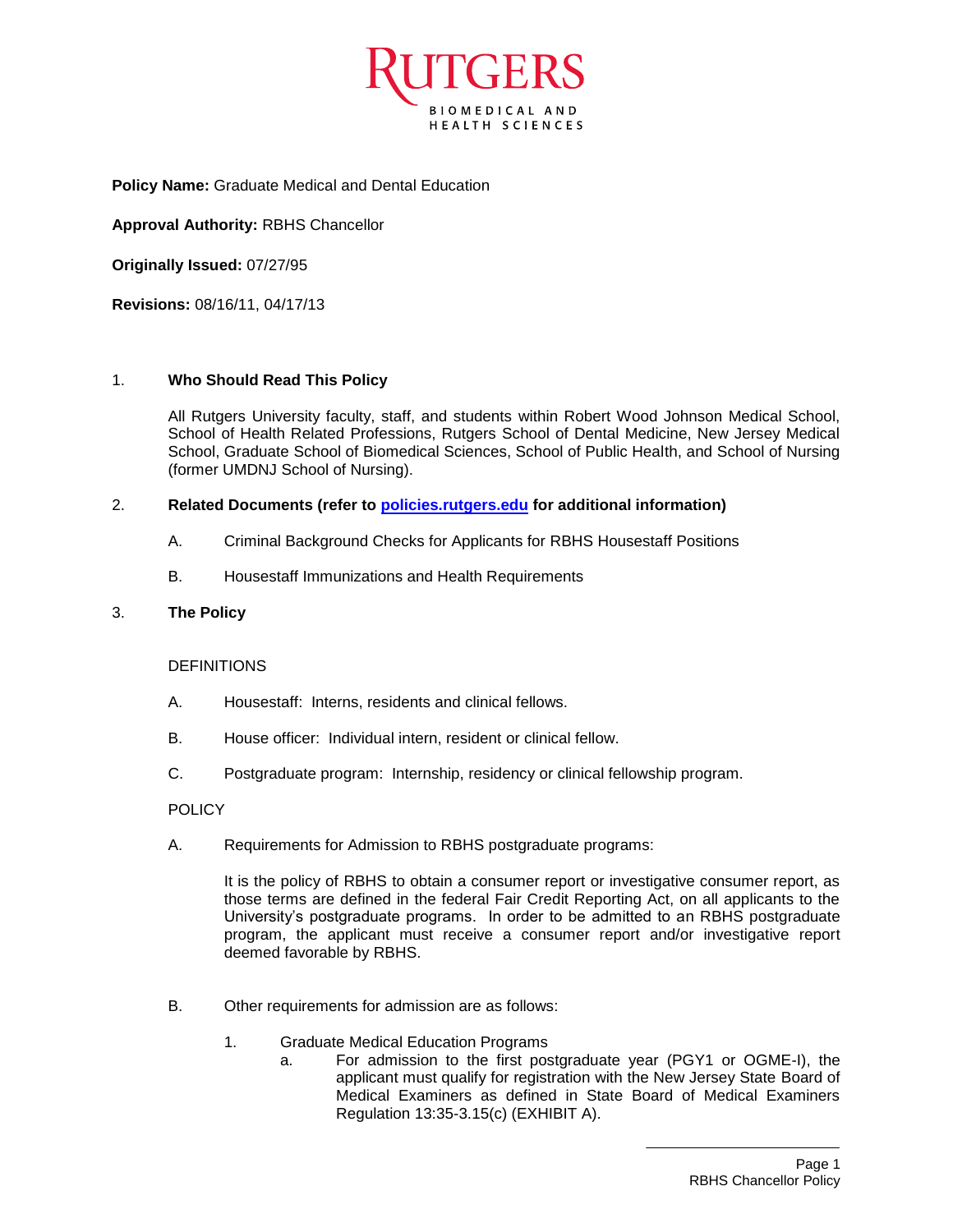- b. For admission to PGY2 or OGME-II and subsequent years, the applicant must qualify for a permit issued by the New Jersey State Board of Medical Examiners as defined in State Board of Medical Examiners Regulation 13:35-3.15 (EXHIBIT A).
- c. For admission to PGY3 and subsequent years, the applicant must have passed United States Medical Licensing Exam (USMLE) Step 3. For admission to the OGME-III and subsequent years, current OGME II trainees must have passed the Comprehensive Osteopathic Medical Licensing Examination (COMLEX) Level III before the completion of four months of OGME II training. For OGME II's and higher, outside the UMDNJ system applying for OGME III or higher positions in the UMDNJ system, the applicants must have passed the COMLEX Level III exam.
- d. For admission to any postgraduate year after the applicant has used up his or her five (5) years of eligibility for registration/permit in the State of New Jersey, the applicant must have a New Jersey license.
- e. International Medical Graduates (IMGs) must, in addition to the above:
	- i. be U.S. citizens, U.S. permanent residents, asylees, refugees, or J-1 exchange visitors sponsored by the Educational Commission on Foreign Medical Graduates (ECFMG); and
	- ii. hold a currently valid ECFMG certificate.
	- iii. In rare instances under special circumstances, the University may sponsor an IMG for H-1B temporary worker status. Such sponsorship must be approved by the School's Associate Dean for GME, the Dean, and the RBHS Vice Chancellor for Academic Affairs following justification from the Dean.
- 2. Graduate Dental Education Programs
	- a. For admission to a PGY1 or PGY2 residency of a Rutgers graduate dental education program, the applicant must:
		- i. be a graduate from an institution approved by the Commission on Dental Accreditation of the American or Canadian Dental Association (EXHIBIT B), and
		- ii. hold a resident permit from the New Jersey State Board of Dentistry unless already licensed to practice dentistry in New Jersey (EXHIBIT B), and
		- iii. have passed Parts I and II of the National Board of Dental Examiners (NBDE) (EXHIBIT B).
	- b. For admission to an Oral & Maxillofacial Surgery Program, the applicant must fulfill the requirements in section V.B.2.a above plus have U.S. citizenship or permanent residency status with associated proofs thereof.
- C. Housestaff Selection

Postgraduate programs should develop selection criteria appropriate to the discipline and to the goal of producing caring and competent practitioners.

D. Housestaff Contracts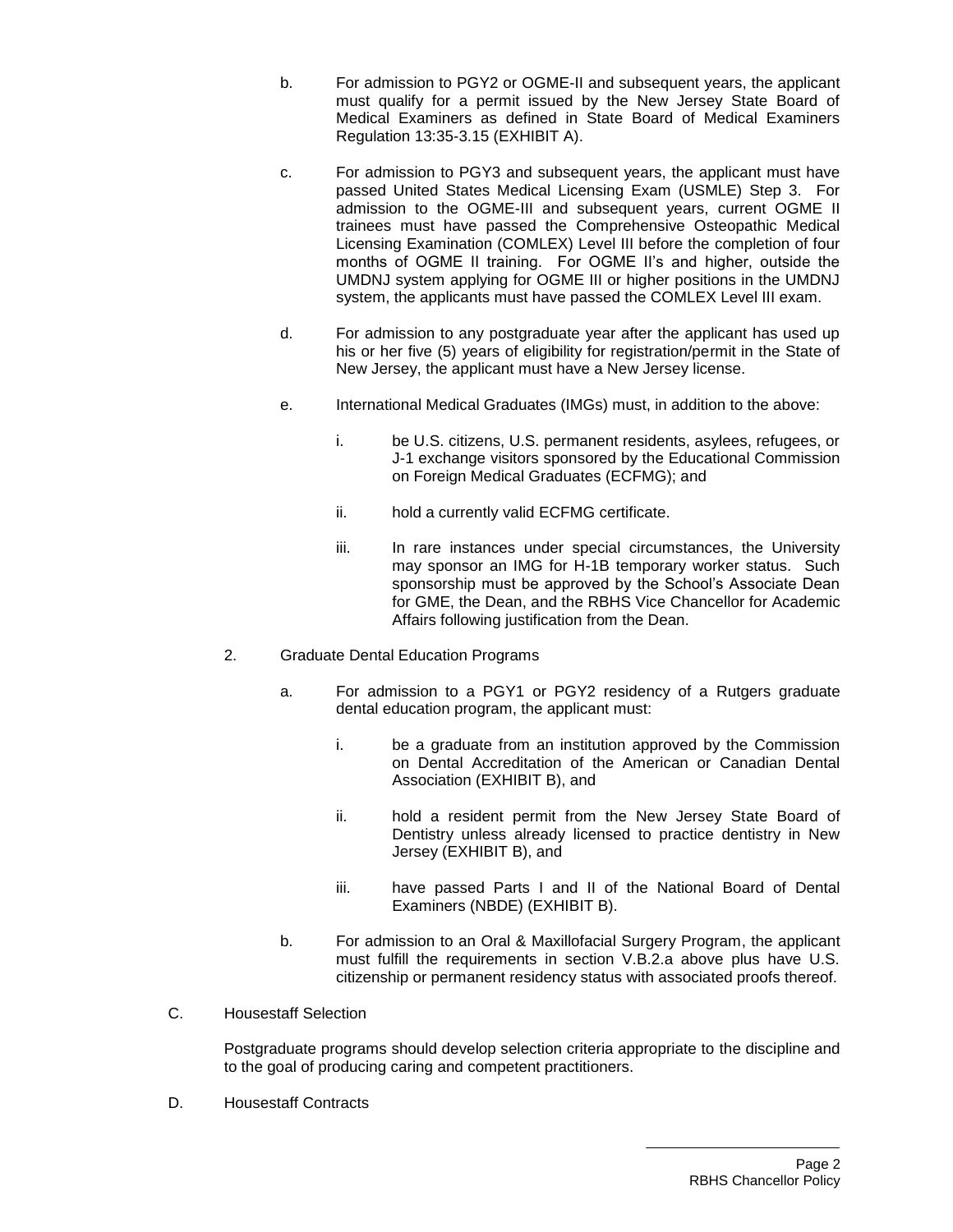The contract for each house officer in a graduate medical or dental program shall:

- 1. specify the specialty and sub-specialty, where applicable, and the level or Postgraduate Year (PGY), e.g., Internal Medicine PGY 1, 2, 3, or OGME-I, II, III, or Internal Medicine-Cardiology PGY 4, 5, or OGME-IV, V, etc., and the term of the contract;
- 2. have an attachment describing assigned duties including patient care and teaching, and the program's overall work schedules;
- 3. specify that the pertinent registration/permit/licensure requirements of the New Jersey State Board of Medical Examiners must have been met as a precondition of the contract;
- 4. contain an attachment for medical housestaff defining scope of practice of registration or permit holders as per regulations of the New Jersey State Board of Medical Examiners; and for dental housestaff, contain and define New Jersey State Board of Dentistry regulations regarding scope of practice;
- 5. describe benefits including vacations, professional and/or sick leave, family leave, liability insurance, health insurance and other insurance for housestaff and their families, and meals and laundry or their equivalent, consistent with hospital or University policies or the collective bargaining agreement between the Committee of Interns and Residents (CIR) and the University, where applicable;
- 6. in accordance with any applicable accreditation or regulations or requirements, specify whether or not extramural employment (moonlighting) is permissible; and, where moonlighting is permissible, specify that malpractice coverage is not provided by the University for moonlighting and additionally specify that the house officer must (a) have approval of the Program Director and (b) must give assurance that this activity will not interfere with responsibilities to the postgraduate program.;
- 7. have as attachments copies of Sections V.E (Academic Evaluation of Housestaff) and V.F (Promotion) of this policy;
- 8. specify that compliance with the University's Housestaff Immunizations and Health Requirements policy is required as a condition of the contract; and
- 9. state that "the house officer agrees that this agreement is contingent upon receipt by Rutgers of a consumer report or investigative report, as those terms are defined in the federal Fair Credit Reporting Act, deemed favorable by Rutgers."
- 10. state that the house officer agrees to immediately notify the School in the event of any future convictions, guilty pleas or no contest pleas to any crime, misdemeanor or other offense; and in the event of any future arrests, charges or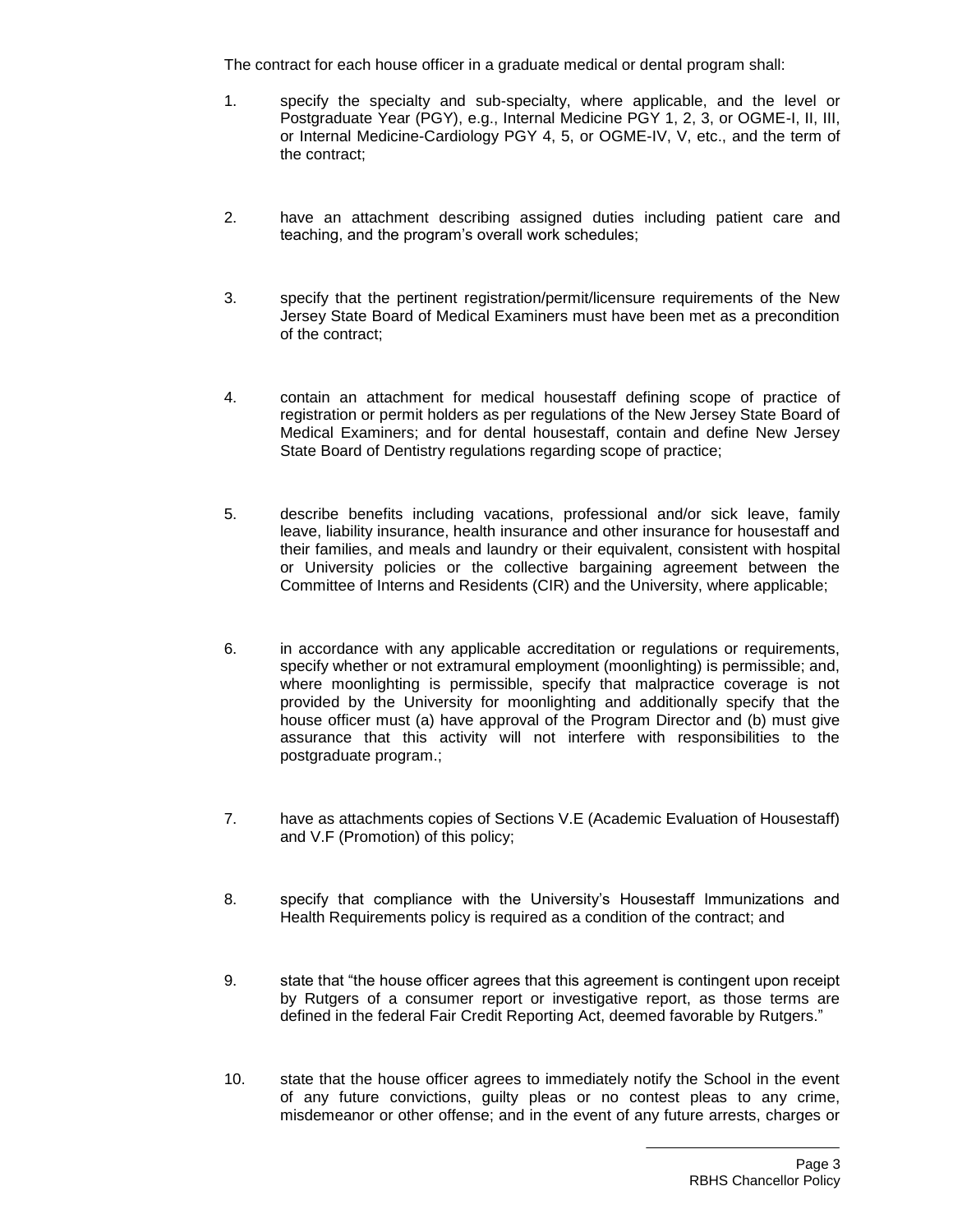investigations by any law enforcement authorities or professional licensing authority".

- E. Academic Evaluation of Housestaff
	- 1. Evaluation System

Each postgraduate program must have in place a system of evaluation used to assess the academic performance of housestaff on a continuing basis; this system must be followed uniformly for all housestaff in the program. There shall be timely feedback to housestaff, particularly with regard to any deficiencies noted. Evaluations shall be documented in each house officer's academic record.

2. Requirement of Satisfactory Progress

In order to continue in a postgraduate program a house officer must make satisfactory academic progress as determined in accordance with the postgraduate program's evaluation system.

3. Scope of Academic Evaluations

All academic matters, including the ACGME competencies and scholarly activities, as appropriate, shall be considered in determining whether a house officer is making satisfactory academic progress. ACGME competencies include patient care, medical knowledge, practice-based learning and improvement, interpersonal and communication skills, professionalism, systems-based practice, osteopathic philosophy and osteopathic manipulative medicine.

- 4. The University's Model Statement on Academic Evaluation of Housestaff and Procedures for Academic Dismissals of Housestaff (EXHIBIT C) should be used as a guide in the academic evaluation of housestaff.
- F. Promotion
	- 1. Criteria for promotion in each postgraduate program shall be specified, updated, documented and communicated to housestaff at the beginning of each academic year.
	- 2. In general, a housestaff's postgraduate level is determined by the Program Director, the Department Chair and the Dean on the basis of previous training and experience.
	- 3. In addition to fulfilling the requirement of satisfactory academic progress as specified in Section D above, housestaff must satisfy the following requirements:
		- a. Graduate Medical Education Programs
			- i. For promotion to PGY2 through PGY5, or OGME-II through OGME-V, the house officer must either have a New Jersey medical license or obtain and maintain a permit issued by the New Jersey State Board of Medical Examiners as defined in State Board of Medical Examiners Regulation 13:35-3.15 (EXHIBIT A); an unlicensed house officer who does not obtain or make application for such a permit shall automatically be terminated at the conclusion of PGY1 or OGME-I; an unlicensed house officer who fails to maintain such a permit shall be terminated upon the loss of the permit.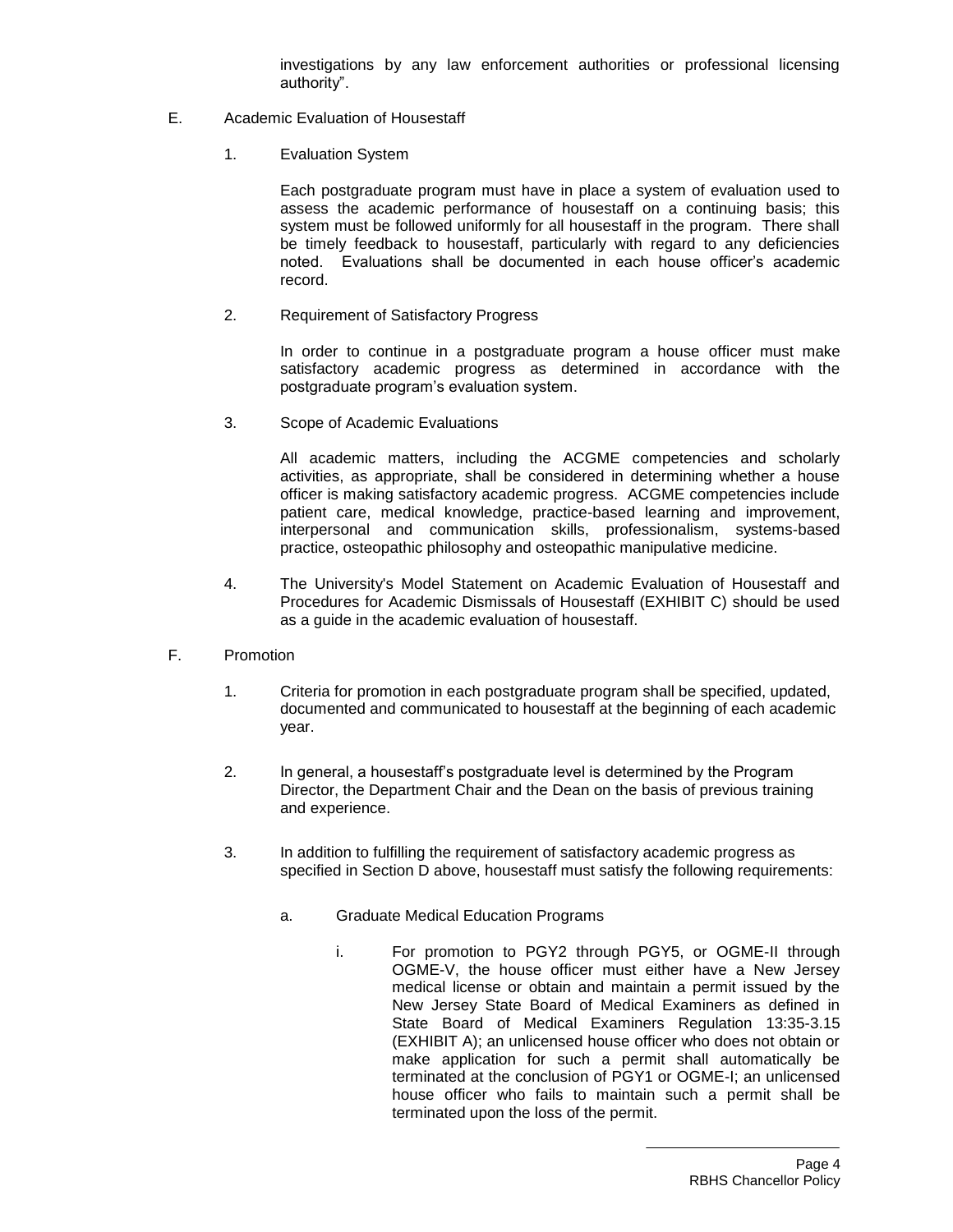- ii. For promotion to PGY3 or OGME-III, the house officer must also have passed USMLE Step 3, NBOME Part III or COMLEX Level III (which replaced NBOME Part III in February 1995); a house officer who has not passed USMLE Step 3, NBOME Part III or COMLEX Level III shall automatically be terminated at the conclusion of PGY2 or OGME-II.
- iii. For promotion to any postgraduate year after a house officer has used up the five (5) year limit for registration/permit eligibility (as specified in NJSA 45:9-21d), the house officer must have a New Jersey license; a house officer whose eligibility for a permit has expired and who has not obtained a New Jersey license shall automatically be terminated at the conclusion of the last academic year of eligibility for a permit; and
- iv. Postgraduate programs have the option of requiring housestaff to obtain New Jersey licensure as a condition of promotion to PGY3 or OGME-III if eligible at that time, or to any succeeding postgraduate year.
- b. Graduate Dental Education Programs

For promotion to PGY3 and beyond, a house officer must have a dental license from New Jersey or a dental license from another U.S. jurisdiction plus a New Jersey State Board of Dentistry resident permit. A house officer who has not obtained a dental license from New Jersey or from another U.S. jurisdiction plus a New Jersey State Board of Dentistry resident permit shall automatically be terminated at the conclusion of PGY2. (A house officer who has a New Jersey dental license does not need to have a resident permit).

G. Dismissal for Academic Cause

Each school shall develop, maintain and follow a defined, written process for dismissal for academic cause. The process must satisfy the requirements of fundamental fairness and must apply equally to all housestaff. The process description should include details of determination of cause for dismissal, notification, and the right to be heard. The University's Model Statement on Academic Evaluation of Housestaff and Procedures for Academic Dismissals of Housestaff should be followed as a guide in all dismissals for academic cause (EXHIBIT C).

H. Inclusion of Policy in Housestaff Manuals

Policies and procedures regarding the eligibility, selection, evaluation, promotion and dismissal of housestaff shall be included in housestaff manuals of each teaching facility sponsoring postgraduate training under the aegis of a Rutgers school and affiliated teaching hospital, or included in written materials distributed to all housestaff.

## VI. EXHIBITS

- A. Regulations of the New Jersey State Board of Medical Examiners governing postgraduate training, and registration and permit requirements for graduate medical education programs in medicine (13:35-1.3 and 1.5)
- B. Statutes and regulations of the New Jersey State Board of Dentistry governing licensure requirements to practice dentistry (13:30-1.1 through 13:30-1.3)
- C. Model Statement on Academic Evaluation of Housestaff and Procedures for Academic Dismissals of Housestaff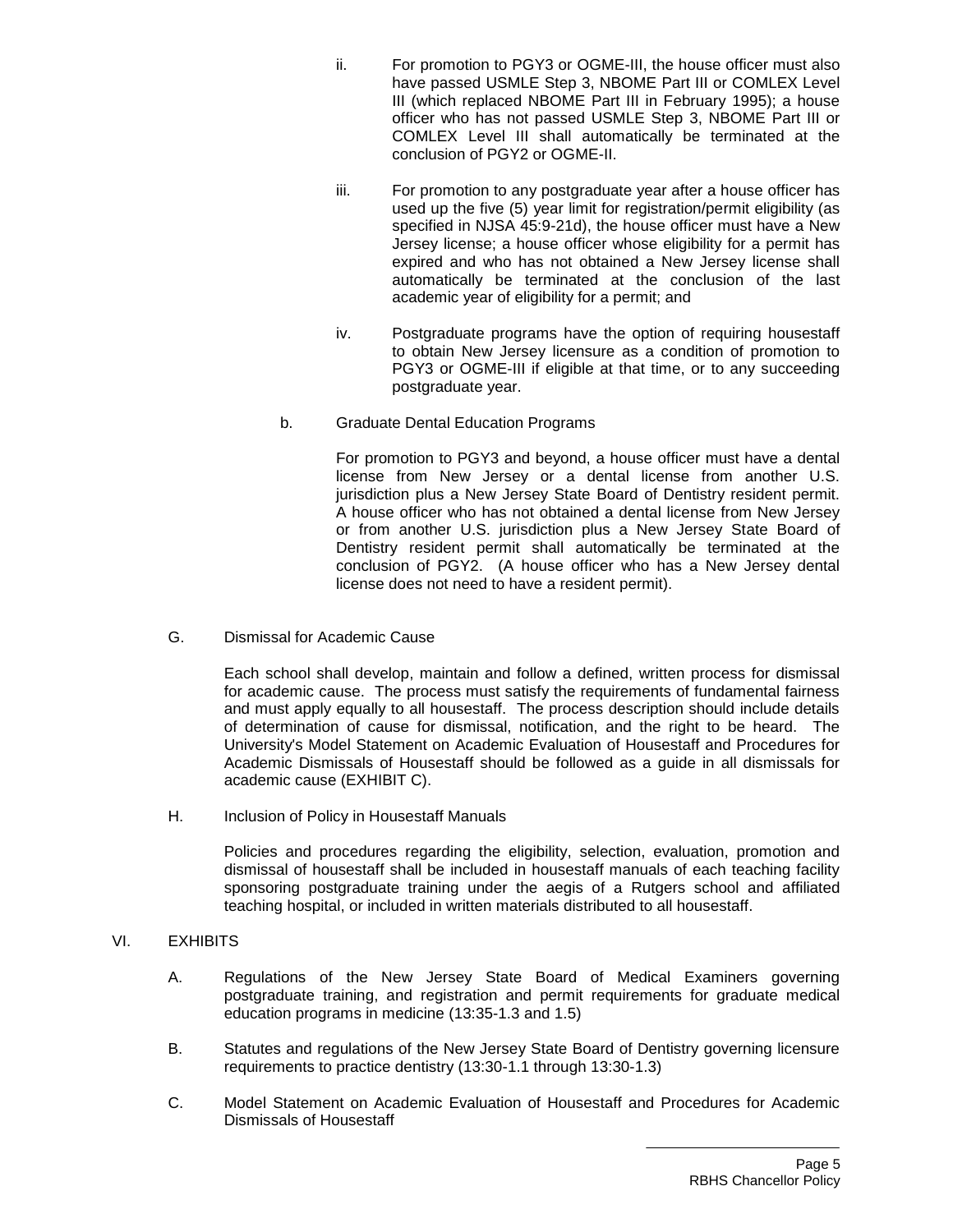## **EXHIBIT A**

# **Regulations of the New Jersey State Board of Medical Examiners**

See the following URL: [http://www.njconsumeraffairs.gov/laws/BME\\_Regs.pdf](http://www.njconsumeraffairs.gov/laws/BME_Regs.pdf)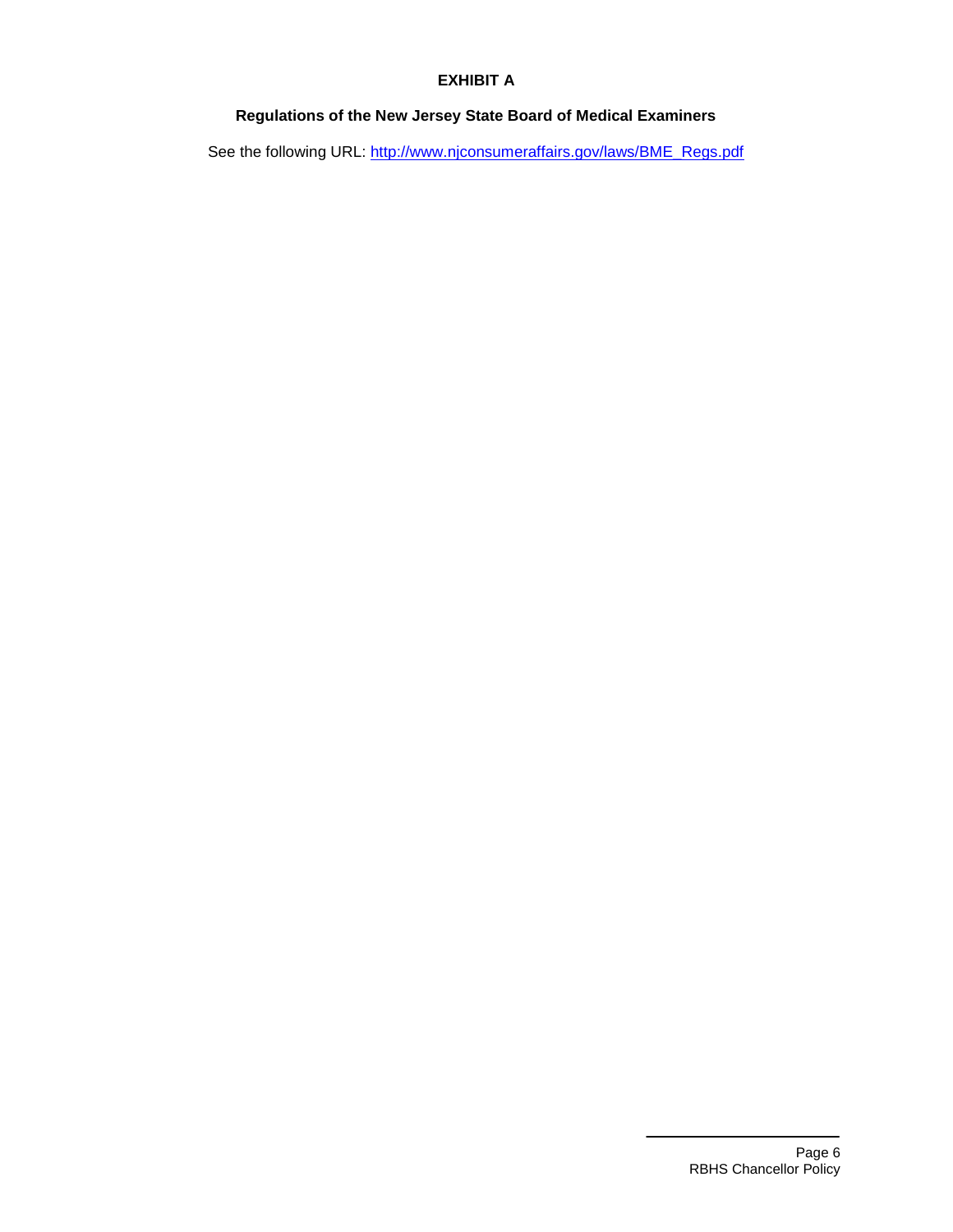#### **EXHIBIT B Statutes and Regulations of the New Jersey State Board of Dentistry**

#### **TITLE 13. LAW AND PUBLIC SAFETY CHAPTER 30. NEW JERSEY BOARD OF DENTISTRY SUBCHAPTER 1. LICENSURE TO PRACTICE DENTISTRY**

**See the following URL:** [http://www.state.nj.us/lps/ca/dentistry/den\\_rules.htm](http://www.state.nj.us/lps/ca/dentistry/den_rules.htm)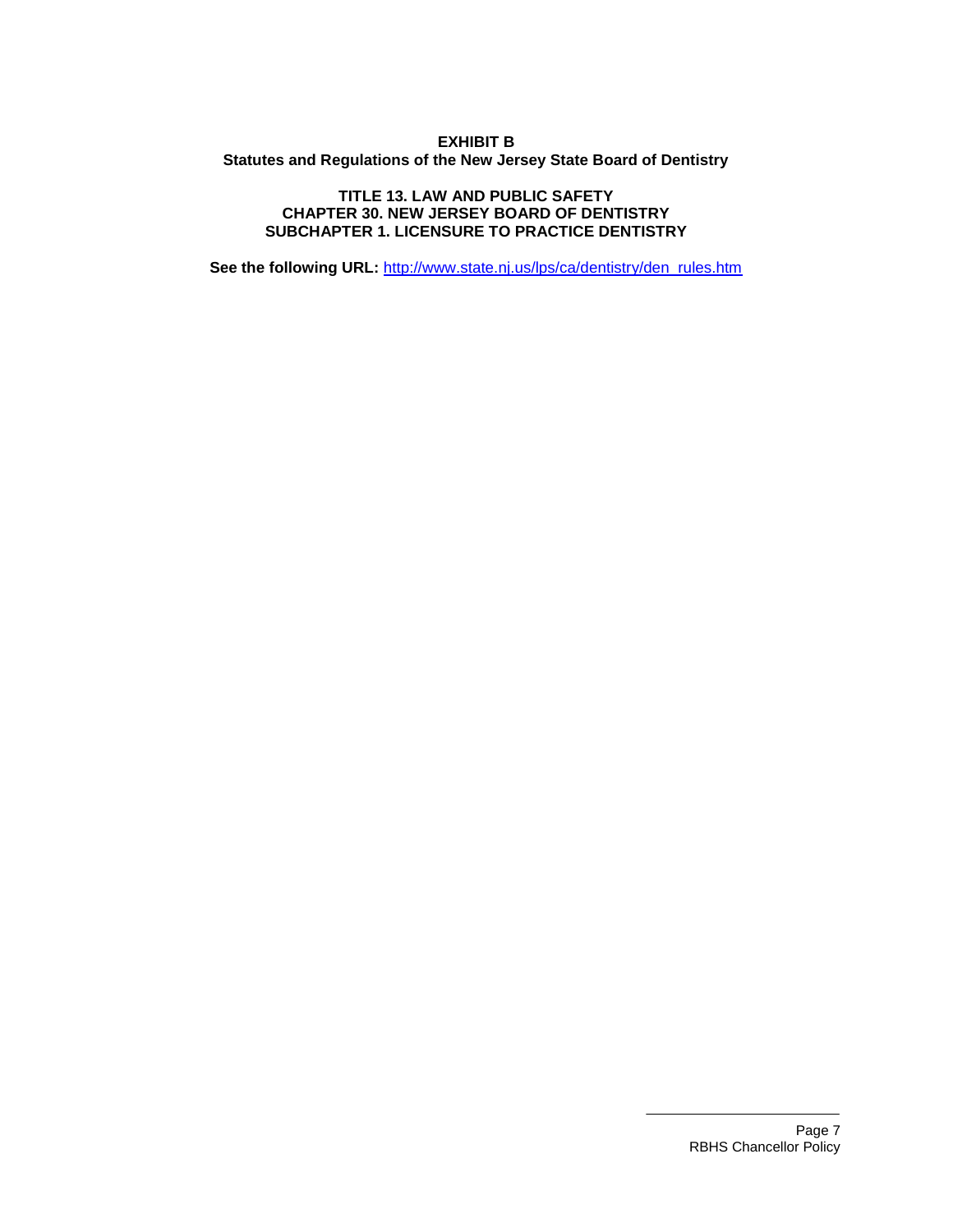**EXHIBIT C**

February 5, 2001

### **RUTGERS, THE STATE UNIVERSITY OF NEW JERSEY**

#### *MODEL STATEMENT ON ACADEMIC EVALUATION OF HOUSESTAFF AND PROCEDURES FOR ACADEMIC DISMISSALS OF HOUSESTAFF*

This document sets forth a model to be used in developing the procedures for evaluation of the academic performance of housestaff at Rutgers, The State University of New Jersey as well as procedures for adverse actions, including dismissal, based on such academic evaluations. (Note that throughout this document the term housestaff is used to refer inclusively to interns, residents and clinical fellows. Similarly, the term postgraduate medical/dental program is used inclusively to refer to internship, residency and clinical fellowship programs.) These procedures are not intended to be applicable to nonacademic matters; procedures for dealing with non-academic discipline are specified in the University's contract with the Committee of Interns and Residents (CIR). However, all matters that are academic in nature shall be addressed via this process even if such matters have both academic and non-academic implications.

#### **I. Definition of Academic Matters for Purposes of these Procedures**

Academic matters include acquisition of knowledge related to the discipline as well as all aspects of the development of clinical and professional skills necessary for effective functioning as a health-care professional. Of particular importance as academic issues are such areas of professional development as professional ethics and maintaining professional relationships with patients, staff members, students and other health-care professionals, including subordinates, colleagues and superiors. When particular issues are of concern as both academic and employment-related, they should ordinarily be treated as academic issues. Since the academic development of housestaff is the paramount reason for the existence of postgraduate medical and dental programs at Rutgers, it is incumbent upon postgraduate program administrators and faculty to give the highest priority to and to place the strongest emphasis upon academic difficulties that housestaff may be experiencing.

#### **II. Academic Evaluation of Housestaff**

Each house officer shall be continuously evaluated for his/her academic performance as follows:

- A. Evaluations of knowledge and of clinical and professional development shall be prepared periodically by all attending staff members who interact to a significant extent with the housestaff. Evaluation forms for this purpose will be developed by the Schools, departments or programs. Standard forms developed by the appropriate specialty board or college may be utilized for this purpose. The evaluation interval shall be established by the program and shall, at a minimum, meet accreditation standards.
- B. Evaluations are to be completed at the conclusion of each rotation by the house officer's supervising attending, utilizing the School/department/ program evaluation forms.
- C. Other measures of performance to be considered in assessing academic growth include but are not limited to the following:
	- 1. Standardized examinations
	- 2. Required certifications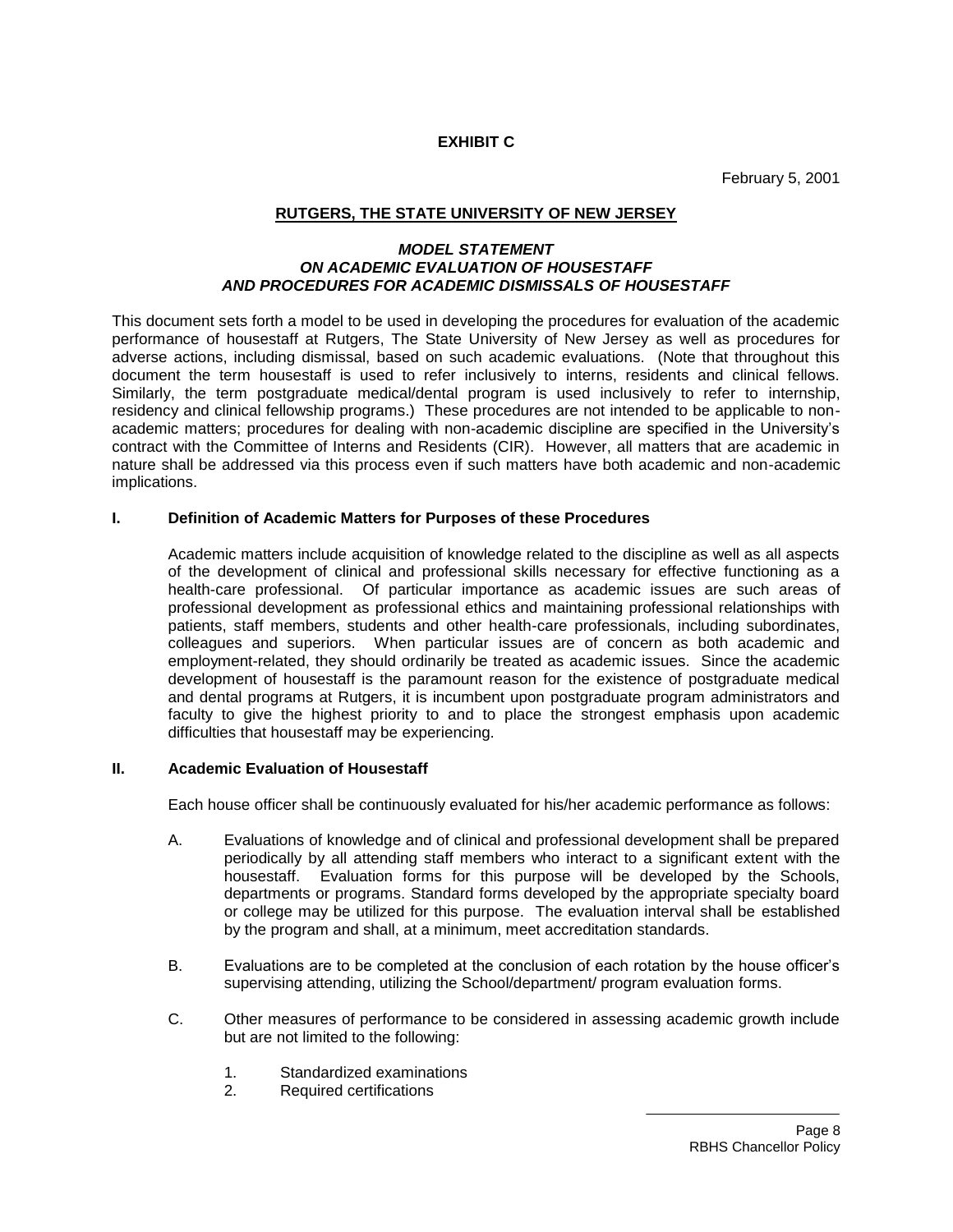- 3. In-service examinations
- 4. Quality of research, presentations, publications, etc.
- 5. Success in achieving assigned goals, including remediation goals.
- D. Communications shall be documented between program director and faculty or other persons in a supervisory role. In order for such communications to be used meaningfully in evaluation, oral communications must be documented, with a copy placed in the house officer's file and another copy provided to the individual. However, documentation of such communication may occur for the first time when an evaluation form is completed.
- E. Periodic review of each house officer's progress in the program shall be conducted by the program director in which all of the above performance measures are discussed.

#### **III. Remediation of Academic Deficiencies**

In the event that academic deficiencies are identified:

- A. The program director or designee shall counsel the house officer. If counseling is conducted by a designee, the program director shall be informed in writing.
- B. When a house officer is asked to attend a personal interview for the purpose of investigating his/her performance or conduct and such interview may reasonably be expected to lead to actions that could be characterized as disciplinary in nature (such as a formal letter of reprimand, a suspension or a dismissal), written or oral notice of the interview shall be given to the Associate or Assistant Dean responsible for graduate medical/dental education and to the Committee of Interns and Residents (CIR). A CIR representative may accompany the house officer to hear the matter being discussed, but may not interfere with the interview or speak. Upon determining in good faith that the matter is academic in nature, the CIR representative should leave.
- C. The program director shall outline corrective measures and shall establish criteria and time frames for the correction of the deficiencies.
- D. The program director shall document the above interactions with the house officer in writing, with a copy placed in his or her file.
- E. The program director shall re-evaluate compliance with corrective actions as established earlier.
- F. If performance is restored to a satisfactory level, the program director will indicate this orally to the house officer as soon as it has occurred. A written notation of this interaction will also be placed in the individual's file, with a copy to the individual.
- G. If the house officer fails to correct the identified academic deficiencies to the satisfaction of the program director within the specified time frame, the program director may either extend the remediation period, using the same procedures as for an initial remediation effort, or proceed with termination in accordance with Section IV.
- H. For severe deficiencies warranting immediate termination, the program director may proceed in accordance with the steps outlined in Section IV, below.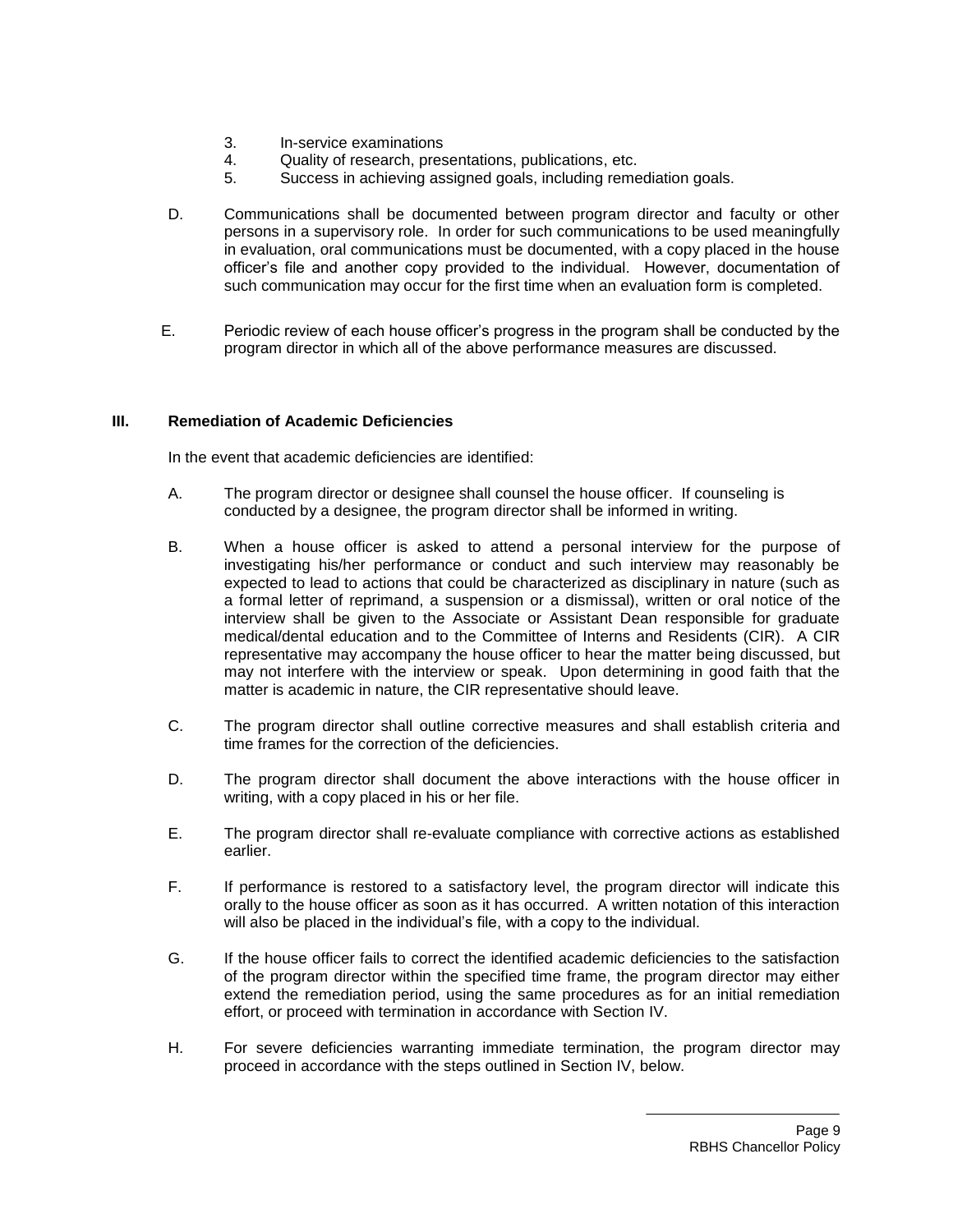I. Copies of all documentation regarding academic deficiencies of housestaff should be provided to the Associate or Assistant Dean responsible for graduate medical/dental education.

#### **IV. Termination**

- A. In the event of severe academic deficiencies or failure to remediate lesser deficiencies, the program director may make the determination that the house officer should be terminated from the program. The program director should consult with a representative group from among the faculty who interacts to a significant extent with the individual.
- B. Once the program director has made the decision to terminate a house officer from the program, the director shall notify the individual in writing of the termination. Copies of this notice shall be provided to the associate or assistant dean responsible for graduate medical/dental education and to the CIR. Termination shall ordinarily become effective not less than two weeks after receipt of the written notice. The notification period may be waived at the discretion of the program director if, in the judgment of the program director, continuance of the individual in the program during the notice period would result in a risk of danger to patients or in a risk of other harm or damage either to the program itself or to other University personnel. The notification shall include the following:
	- 1. Reasons for dismissal
	- 2. Effective date of dismissal
	- 3. Process for appealing the dismissal

#### **V. Appeal Process**

- A. The house officer may appeal the program director's dismissal decision to an Ad Hoc Appeal Committee established as indicated in Section V.B. This appeal must be made in writing to the program director within five (5) working days of having received the notification of termination.
- B. If the house officer submits a timely notice of appeal, the director shall convene an Ad Hoc Committee of faculty members of the division, department or group of departments responsible for the program. The faculty members selected for this purpose shall be experienced faculty in the area of graduate medical/dental education. The number of members of the Ad Hoc Committee shall be large enough to be representative of the faculty of the division, department or group of departments responsible for the program but in any case shall not be larger than five (5) faculty members.
- C. The house officer may request to meet with the Ad Hoc Committee in person and be accompanied at the hearing by a faculty member or fellow housestaff who may act as an advisor. A CIR representative may be present at the hearing (but may not participate in the proceedings) only if the matter under discussion is disciplinary or has a disciplinary component, but not if the matter is strictly one of academic performance. The program director will also be present at the hearing at which time he or she shall set forth the reasons for which the house officer has been dismissed. Following the presentation, the house officer and/or his or her advisor shall be permitted to set forth whatever information the individual wishes the Committee to consider as reasons to vacate the decision to dismiss him or her.
- D. Following the hearing before the Ad Hoc Committee, the Committee will immediately confer and, after deliberations, advise the Department Chair in writing of its